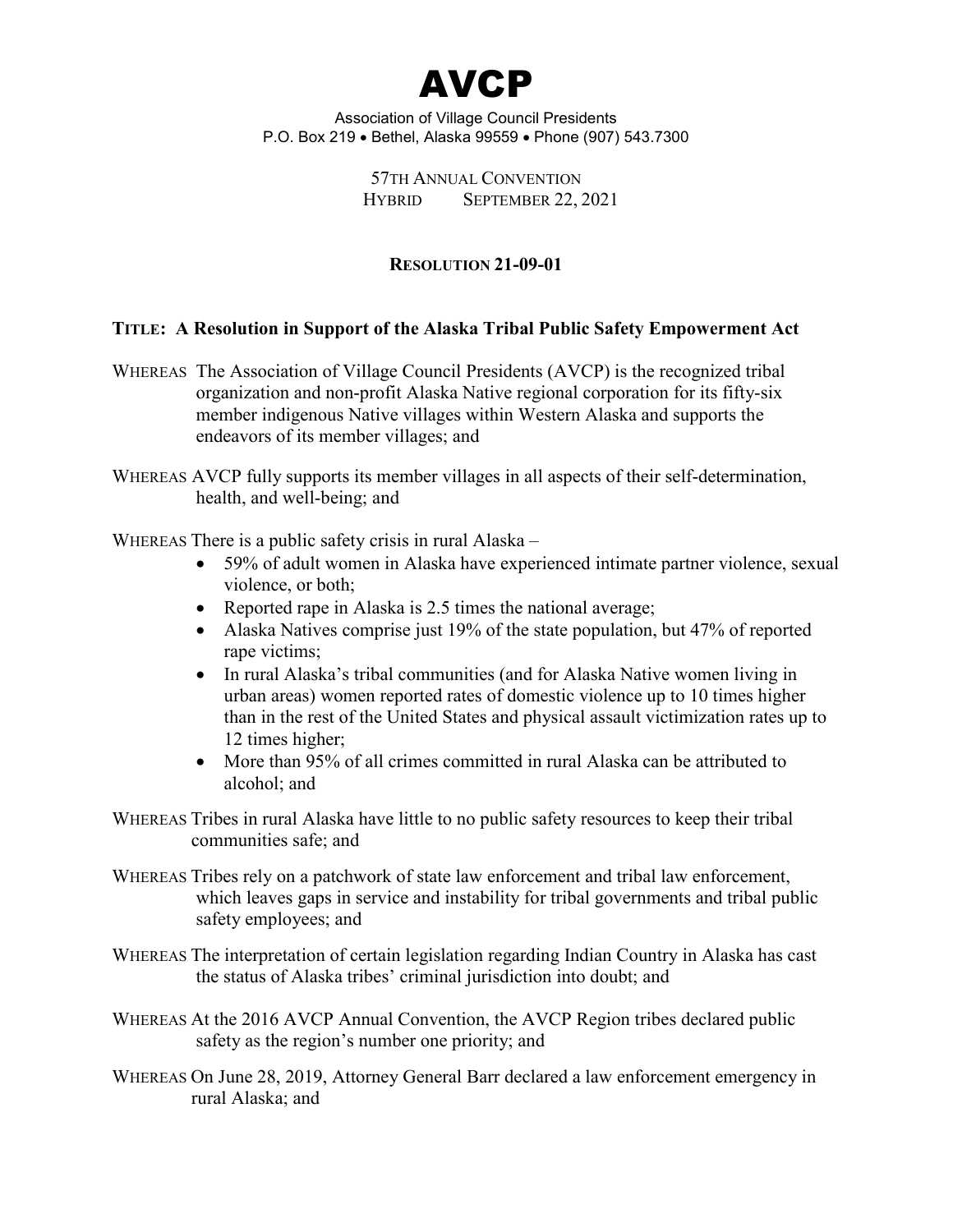- WHEREAS On October 17, 2019, U.S. Senator Murkowski (R-AK) introduced S. 2616, the Alaska Tribal Public Safety Empowerment Act ("the Act") legislation; and
- WHEREAS The Act recognizes that, regardless of land title, Indian tribes in Alaska have inherent civil and criminal jurisdiction over all Alaska Natives present in their villages; and
- WHEREAS The Act recognizes that Indian tribes in Alaska have full civil jurisdiction within their villages to issue and enforce protection orders involving any individual; and
- WHEREAS The Act also creates a pilot program in Alaska in which the Attorney General will select up to five tribes or inter-tribal organizations each year to exercise general civil jurisdiction over all persons within the village, plus criminal jurisdiction over all persons for certain enumerated crimes; and
- WHEREAS Alaska tribes have waited long enough for the devastating impacts of a lack of public safety in their communities to be addressed; and
- WHEREAS Alaska tribes are asking for no more or no less than any other community in the State of Alaska or in the United States.
- NOW THEREFORE BE IT RESOLVED That the Association of Village Council Presidents Full Board of Directors calls for the reintroduction and passage of the Alaska Tribal Public Safety Empowerment Act.
- NOW THEREFORE BE IT FURTHER RESOLVED That, to this end, the members of the Alaska Congressional Delegation co-sponsor this legislation.

I ruen Kathins  $\overline{\phantom{a}}$  , and the contribution of the contribution of the contribution of the contribution of the contribution of the contribution of the contribution of the contribution of the contribution of the contribution of the

Thaddeus Tikiun, Jr., Chairman Vivian Korthuis, Chief Executive Officer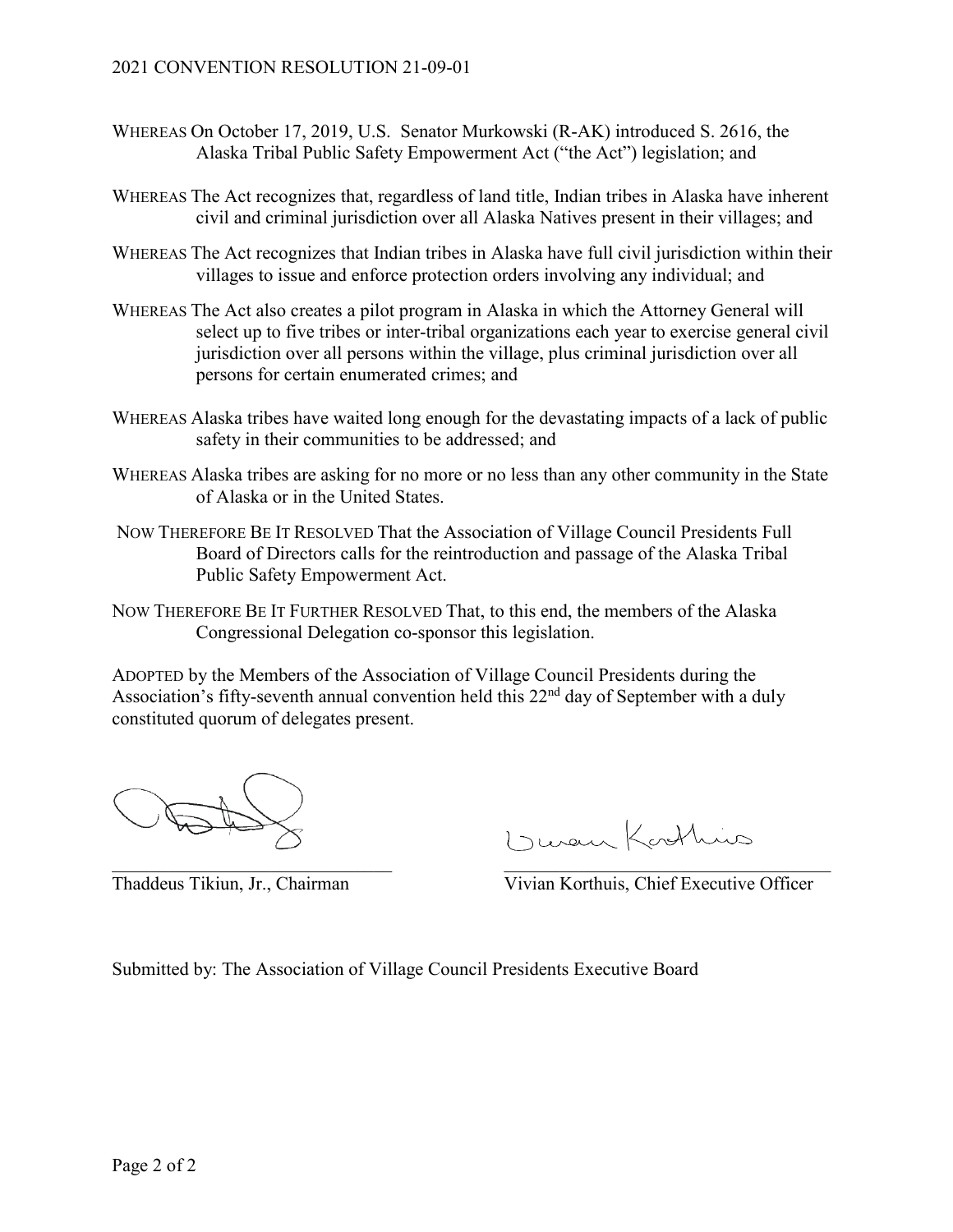

> 57TH ANNUAL CONVENTION HYBRID SEPTEMBER 22, 2021

## **RESOLUTION 21-09-02**

## **TITLE: A Resolution in Support of Continued Advocacy and Support for Bering Sea Protections**

- WHEREAS The Association of Village Council Presidents (AVCP) is the recognized tribal organization and non-profit Alaska Native regional corporation for its fifty-six member indigenous Native villages within Western Alaska and supports the endeavors of its member villages; and
- WHEREAS AVCP fully supports its member villages in all aspects of their self-determination, health, and well-being; and
- WHEREAS Twenty-six of AVCP's member tribes lie along the Bering Sea Coast, the Nation's Northernmost border; and
- WHEREAS Since 2008, AVCP has worked in close partnership with the Bering Sea Elder's Group, Kawerak Inc., and the 70 tribes of the Bering Sea region to prevent trawling on the ocean bottom of the Northern Bering Sea, gain protection of the Northern Bering Sea Research Area, and engage the federal government in a government-togovernment relationship for tribal self-determination on issues affecting the Northern Bering Sea; and
- WHEREAS As a direct result of a request from this Coalition, in 2016 President Obama created the Northern Bering Sea Climate Resilience Area through Executive Order; and
- WHEREAS President Trump revoked the Northern Bering Sea Climate Resilience Area, but President Biden reinstated the Executive Order's protections on his first day of office; and
- WHEREAS The Executive Order provides a pathway for Bering Sea tribes to exercise selfdetermination and elevates Tribes' rightful role in the decision-making process through the creation of a Bering Intergovernmental Tribal Advisory Council; and
- WHEREAS AVCP continues to support Bering Sea protections for its member Tribes, including by convening a meeting to recommend tribal representatives to the Bering Intergovernmental Tribal Advisory Council; and
- WHEREAS AVCP remains engaged with the Bering Sea tribal coalition to support our Region's protection of Bering Sea resources.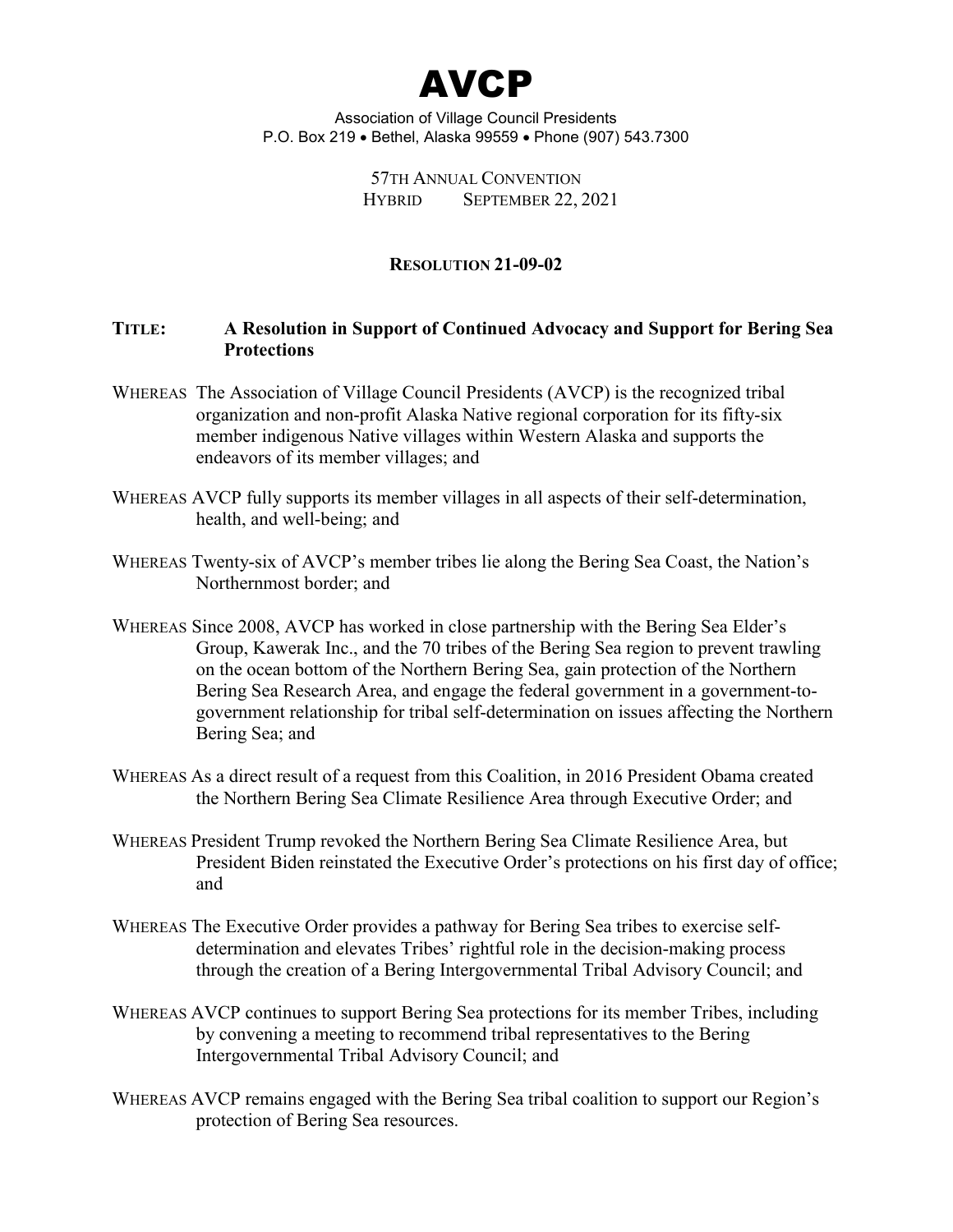- NOW THEREFORE BE IT RESOLVED That the Association of Village Council Presidents Full Board of Directors affirms AVCP's continued commitment to advocating for the protection of the Bering Sea and its resources.
- NOW THEREFORE BE IT FURTHER RESOLVED that the Association of Village Council Presidents Full Board of Directors affirms AVCP's continued commitment to partnership through the Bering Sea tribal coalition, including supporting the Region's participation in the Bering Intergovernmental Tribal Advisory Council.

I ruen Korthuis  $\overline{\phantom{a}}$  , and the contribution of the contribution of the contribution of the contribution of the contribution of the contribution of the contribution of the contribution of the contribution of the contribution of the

Thaddeus Tikiun, Jr., Chairman Vivian Korthuis, Chief Executive Officer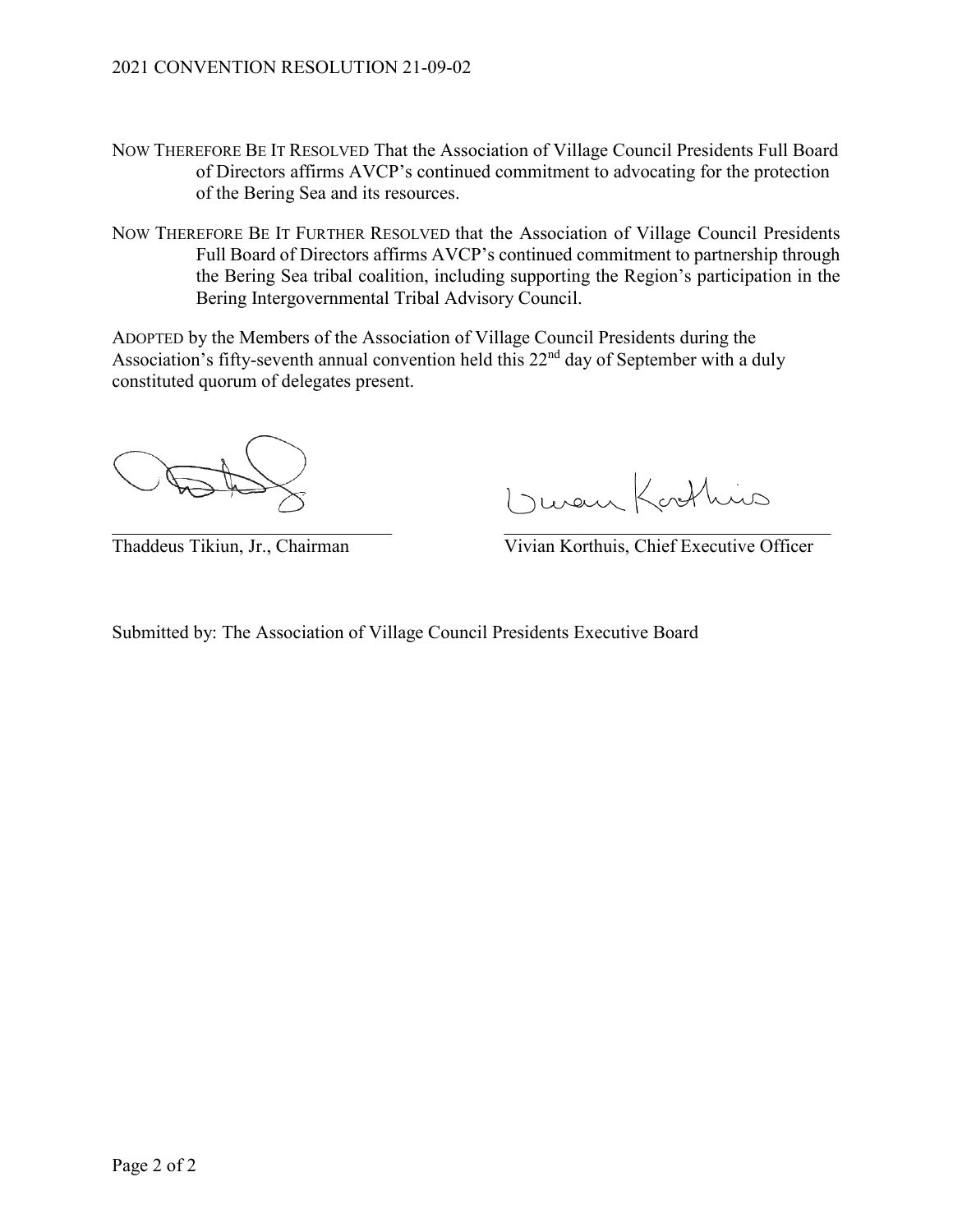

> 57TH ANNUAL CONVENTION HYBRID SEPTEMBER 22, 2021

## **RESOLUTION 21-09-03**

## **TITLE: A Resolution in Support of Increased Funding for the Alaska Tribal Child Welfare Compact**

- WHEREAS The Association of Village Council Presidents (AVCP) is the recognized tribal organization and non-profit Alaska Native regional corporation for its fifty-six member indigenous Native villages within Western Alaska and supports the endeavors of its member villages; and
- WHEREAS AVCP fully supports its member villages in all aspects of their self-determination, health, and well-being; and
- WHEREAS Alaska Native children are disproportionately represented in Alaska's child welfare system, making up 15% of the state's general population, but constituting 65% of children in State custody; and
- WHEREAS The State of Alaska, Office of Children's Services (OCS) has a difficult time recruiting and retaining a proficient workforce and generally operates at a 50% positional vacancy rate, requiring its frontline workers to carry caseloads more than three times the national average; and
- WHEREAS AVCP supports the ongoing work of the Alaska Tribal Child Welfare Compact (the Compact), the goal of which is to transform child welfare by improving the life and outcomes of Alaska Native children in OCS custody at a lower cost and higher quality; and
- WHEREAS The compact enables Tribes and Tribal organizations to provide services, that are currently the responsibility of OCS, to Native children and families; and
- WHEREAS Compact funding has remained flat over the last three fiscal years, even as Tribal Cosigners to the Compact are routinely asked to do more with less; and
- WHEREAS Tribal Co-signers must supplement Compact work with general funds or funding from other programs; may have to reduce the amount of services they can provide under the Compact; and have difficulty recruiting and retaining staff with competitive and livable wages; and
- WHEREAS The Alaska State Legislature included an increase of \$3.4 million for Compact implementation funds for FY 2022, which was vetoed by the Governor's Office.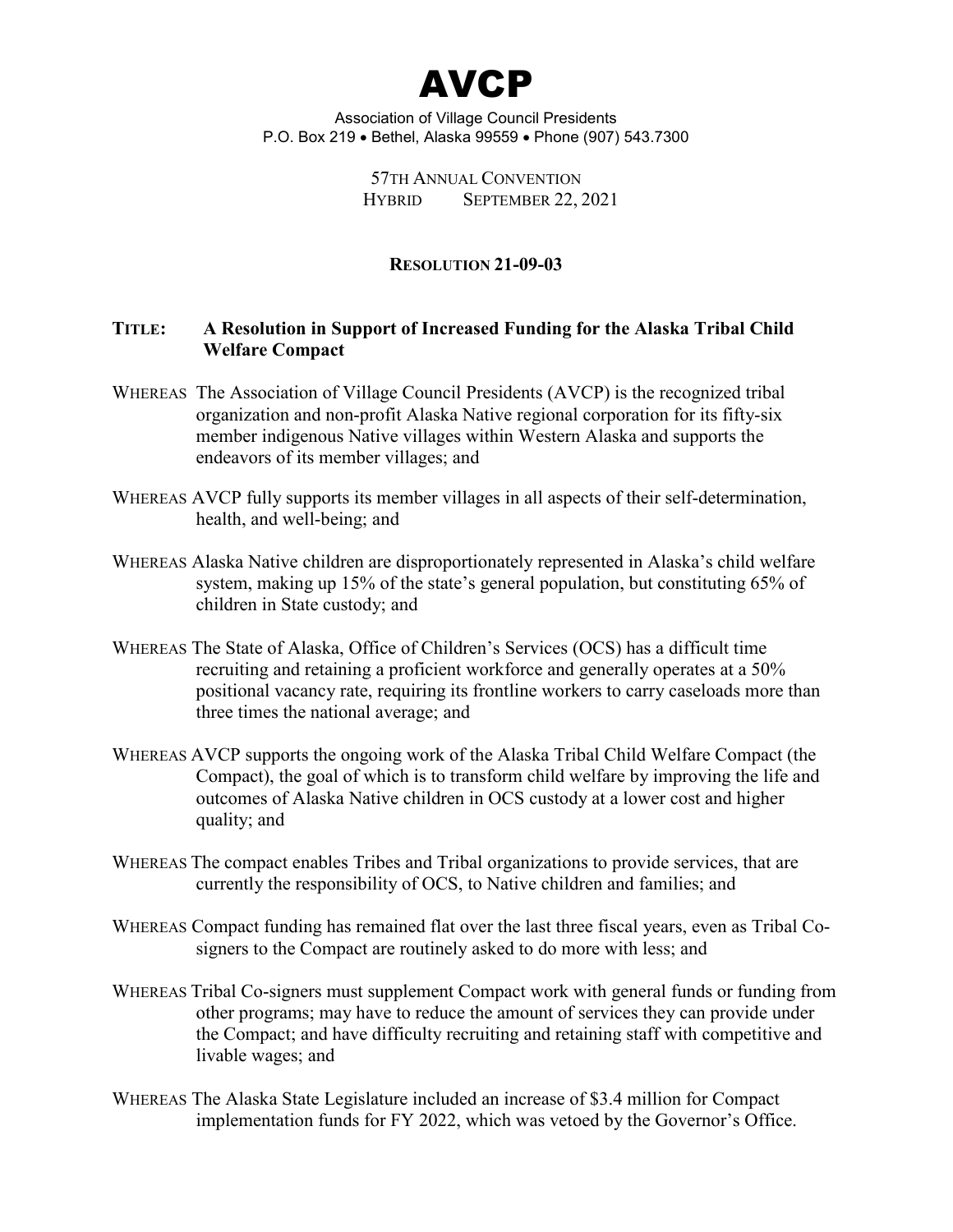- NOW THEREFORE BE IT RESOLVED That the Association of Village Council Presidents Full Board of Directors affirms its continued support of the Alaska Tribal Child Welfare Compact.
- NOW THEREFORE BE IT FURTHER RESOLVED that the Association of Village Council Presidents Full Board of Directors urges the Alaska State Legislature and the Executive Branch to increase funding for the Alaska Tribal Child Welfare Compact, in order to effect full and successful implementation.
- NOW THEREFORE BE IT FURTHER RESOLVED that the Association of Village Council Presidents Full Board of Directors sponsors this resolution to the 2021 Alaska Federation of Natives Convention to be held October 21-23, 2021.

I ruen Kosthins

Thaddeus Tikiun, Jr., Chairman Vivian Korthuis, Chief Executive Officer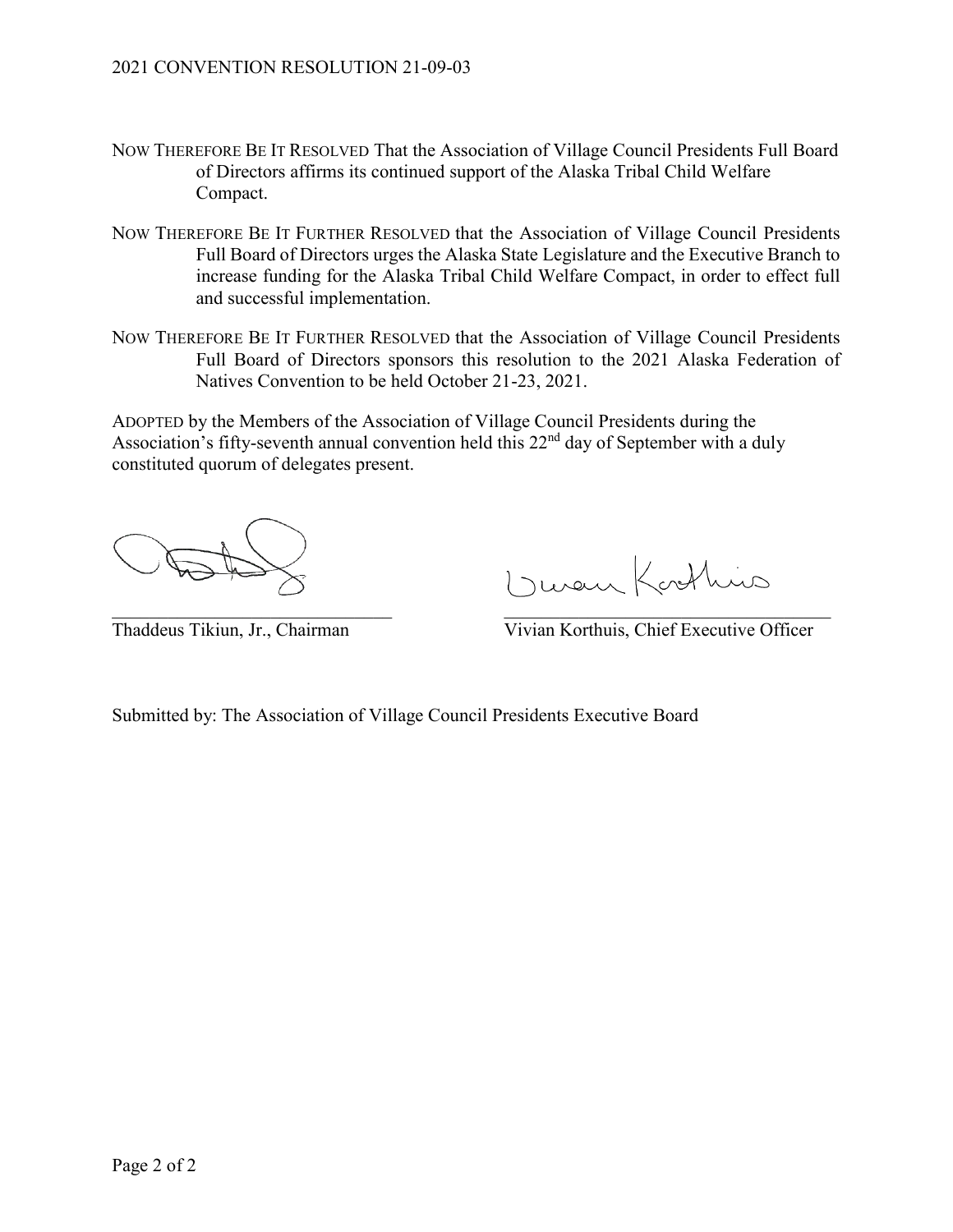

> 57TH ANNUAL CONVENTION HYBRID SEPTEMBER 22, 2021

## **RESOLUTION 21-09-04**

# **TITLE: In Recognition of the Yukon-Kuskokwim Health Corporation's COVID-19 Response**

- WHEREAS The Association of Village Council Presidents (AVCP) is the recognized tribal organization and non-profit Alaska Native regional corporation for its fifty-six member indigenous Native villages within Western Alaska and supports the endeavors of its member villages; and
- WHEREAS AVCP fully supports its member villages in all aspects of their self-determination, health, and well-being; and
- WHEREAS On March 11, 2020, the World Health Organization ("WHO") declared the 2019 novel coronavirus ("COVID-19") a pandemic; and
- WHEREAS The Yukon-Kuskokwim Health Corporation (YKHC) is the health authority responsible for COVID-19 preparedness, prevention, and response in the Yukon-Kuskokwim Delta (YK-Delta); and
- WHEREAS Since the beginning of the pandemic and continuing today, YKHC has communicated regularly and frequently with member tribes and the general public to provide COVID-19 information and resources on preventing or reducing the spread of the coronavirus in YK-Delta communities; and
- WHEREAS From early in the pandemic and continuing today, YKHC has made COVID-19 testing free and widely available; and
- WHEREAS YKHC has planned and executed a seamless vaccination strategy, resulting in over 15,000 fully vaccinated YK-Delta residents, a number which continues to grow; and
- WHEREAS YKHC staff have answered questions and provided feedback on COVID-19 mitigation policies and reopening plans to tribes, organizations, schools, and businesses, including AVCP.
- NOW THEREFORE BE IT RESOLVED that the Full Board of Directors of the Association of Village Council Presidents recognizes the Yukon-Kuskokwim Health Corporation for its continued service to the tribes and communities of the AVCP Region during the COVID-19 pandemic.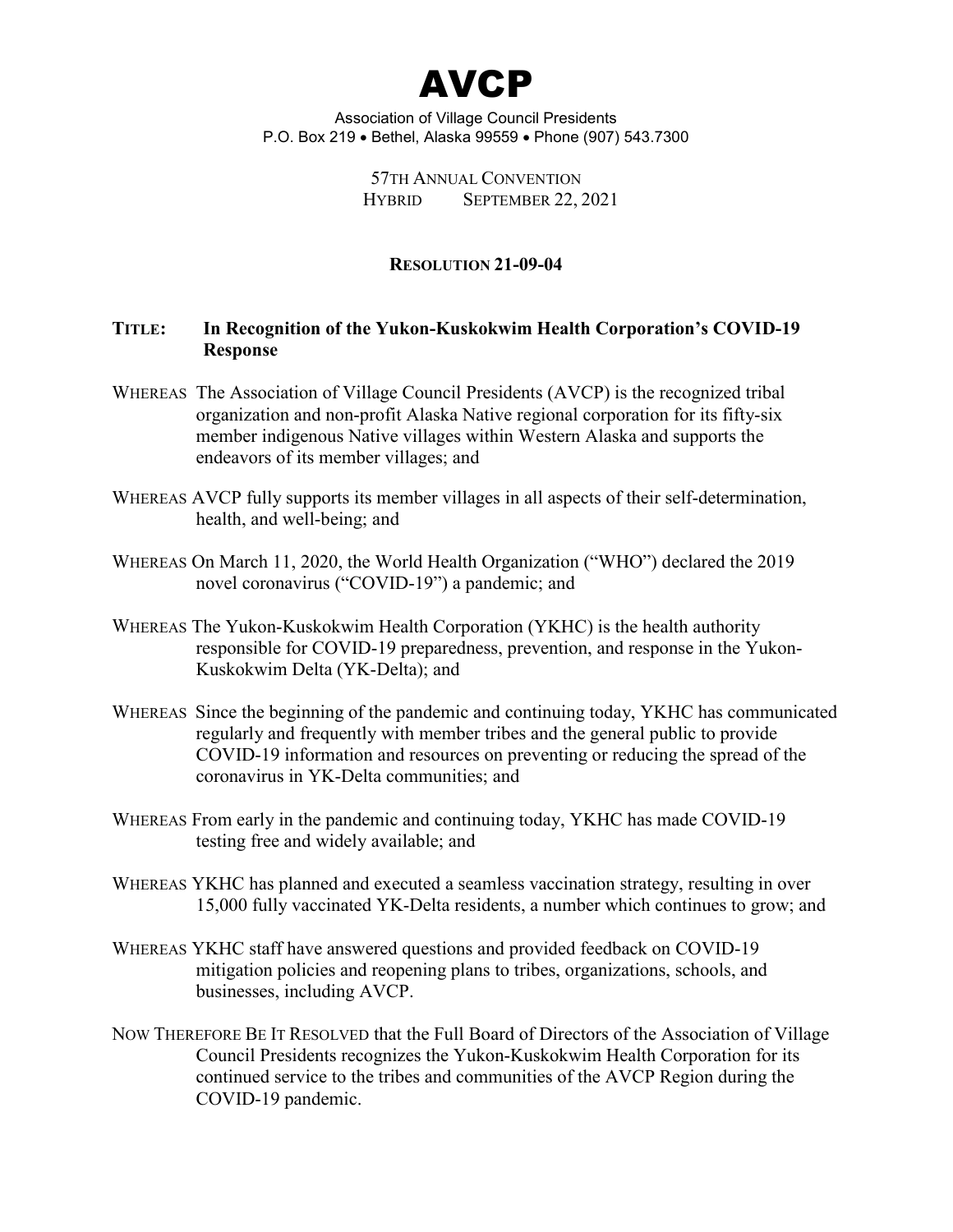1 Junen Kathies

 $\overline{\phantom{a}}$  , and the contribution of the contribution of the contribution of the contribution of the contribution of the contribution of the contribution of the contribution of the contribution of the contribution of the Thaddeus Tikiun, Jr., Chairman Vivian Korthuis, Chief Executive Officer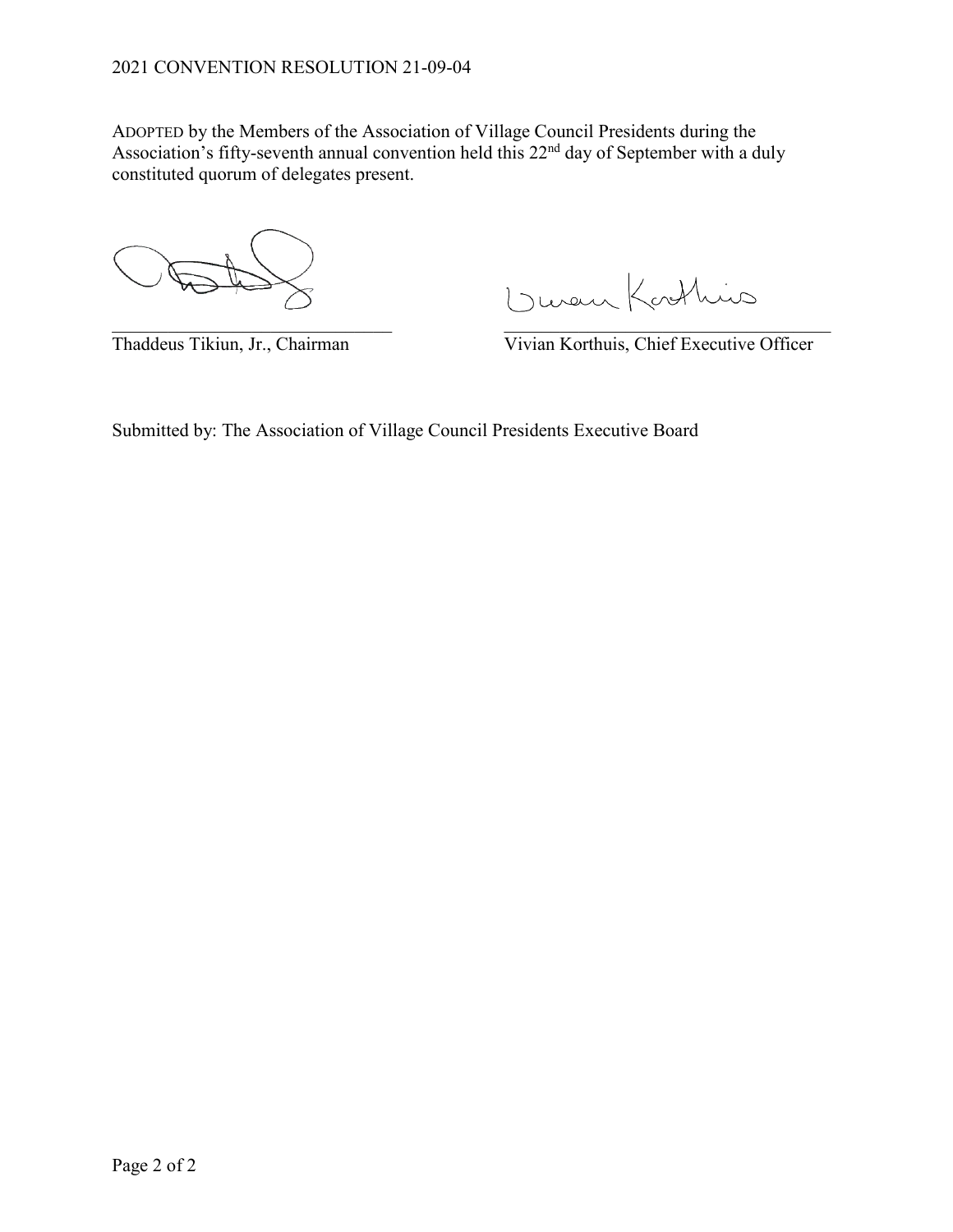

## 57TH ANNUAL CONVENTION HYBRID SEPTEMBER 22, 2021

## **RESOLUTION 21-09-05**

## **TITLE: A Resolution in Support of Defending the Power Cost Equalization Fund**

- WHEREAS The Association of Village Council Presidents (AVCP) is the recognized tribal organization and non-profit Alaska Native regional corporation for its fifty-six member indigenous Native villages within Western Alaska and supports the endeavors of its member villages; and
- WHEREAS AVCP fully supports its member villages in all aspects of their self-determination, health, and well-being; and
- WHEREAS The State of Alaska has made significant investment in urban energy projects to provide affordable infrastructure for Urban Alaska; and
- WHEREAS Fuel cost components are nearly four times greater in rural Alaska than its urban centers; and
- WHEREAS Power Cost Equalization (PCE) was established in 1984 as a permanent solution for rural Alaska, which "equalizes" electric rates in rural Alaska to the average cost of power in Anchorage, Fairbanks, and Juneau; and
- WHEREAS Due to annual funding battles which threatened the longevity and viability of the PCE, the PCE Endowment Fund was established in 2000; and
- WHEREAS PCE reduces the high cost of electricity in rural Alaska for residential and community facility customers and served 81,700 Alaskans in 192 communities in Fiscal Year 2020; and
- WHEREAS In Fiscal Year 2020, \$8,891,474 PCE payments were made on behalf of customers in the Yukon-Kuskokwim Delta; and
- WHEREAS The State of Alaska has determined the Power Cost Equalization Endowment Fund must automatically be swept into the Constitutional Budget Reserve, resulting in PCE not being funded for Fiscal Year 2022; and
- WHEREAS Without PCE, residential electricity bills in rural Alaska will double, and other utilities such as water plants and sewage treatment centers which use large amounts of energy to operate, will also be impacted.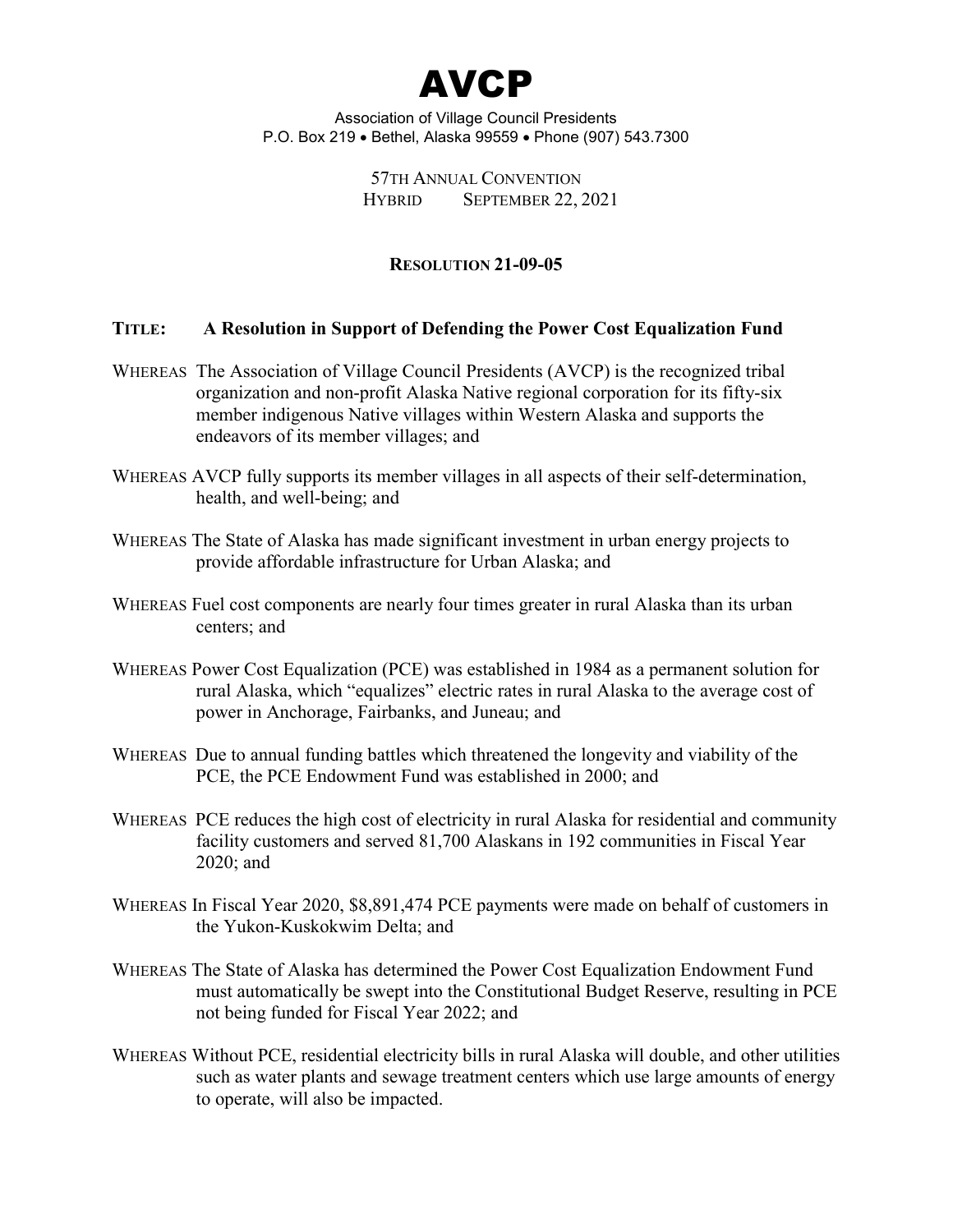- NOW THEREFORE BE IT RESOLVED that the Full Board of Directors of the Association of Village Council Presidents supports the continued implementation of Power Cost Equalization and the protection of the Power Cost Equalization Fund.
- NOW THEREFORE BE IT FURTHER RESOLVED that the Association of Village Council Presidents will work with tribes, organizations, the Legislature, and other entities to protect the right to affordable energy in the Yukon-Kuskokwim Delta and rural Alaska.
- NOW THEREFORE BE IT FURTHER RESOLVED that the Association of Village Council Presidents Full Board of Directors sponsors this resolution to the 2021 Alaska Federation of Natives Convention to be held October 21-23, 2021.

Duran Kosthins

Thaddeus Tikiun, Jr., Chairman Vivian Korthuis, Chief Executive Officer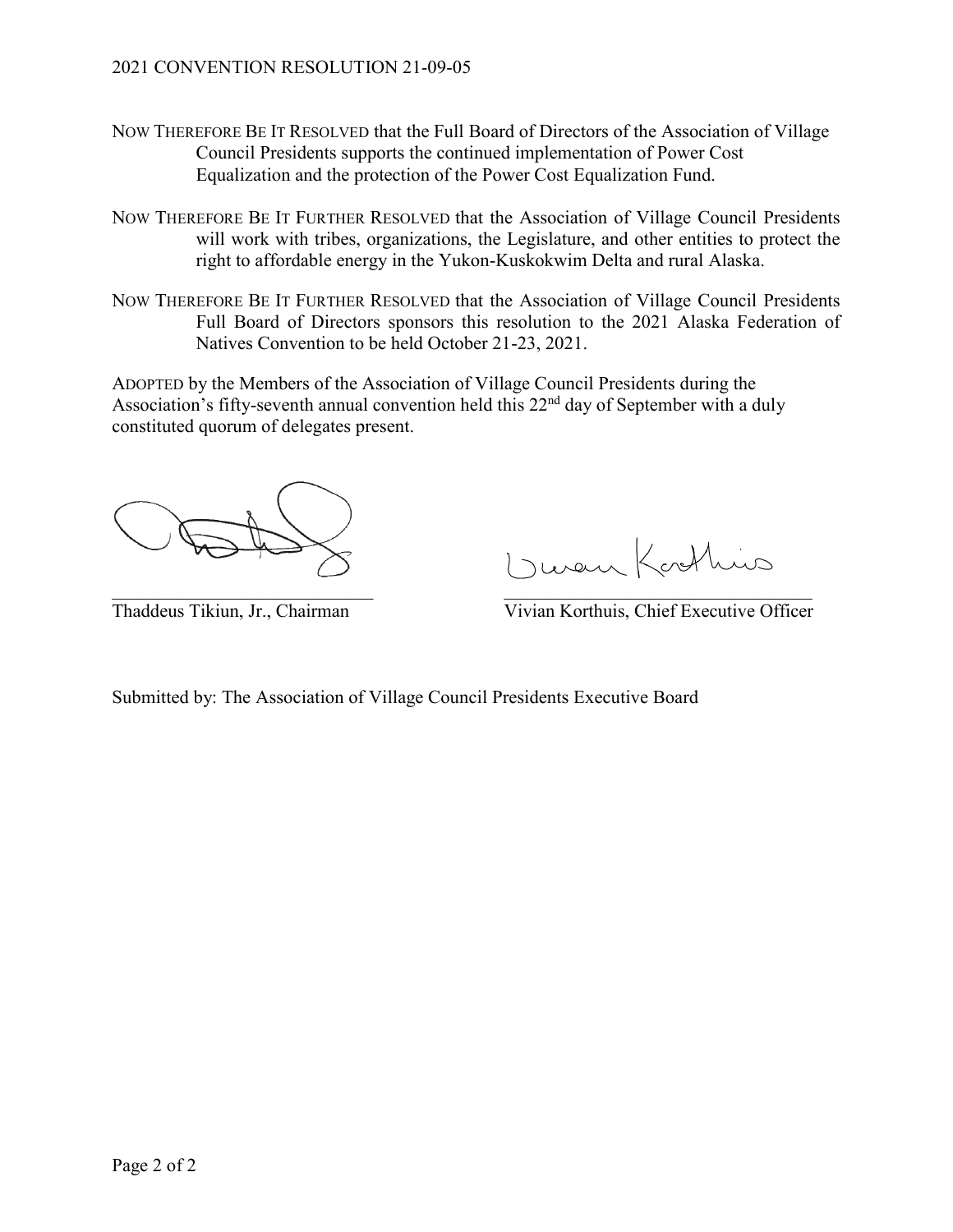

> 57TH ANNUAL CONVENTION HYBRID SEPTEMBER 22, 2021

#### **RESOLUTION 21-09-06**

## **TITLE: A Resolution to Respond to the Crisis of Missing and Murdered Indigenous Peoples in the Yukon-Kuskokwim Delta**

- WHEREAS The Association of Village Council Presidents (AVCP) is the recognized tribal organization and non-profit Alaska Native regional corporation for its fifty-six member indigenous Native villages within Western Alaska and supports the endeavors of its member villages; and
- WHEREAS AVCP fully supports its member villages in all aspects of their self-determination, health, and well-being; and
- WHEREAS There is a public safety crisis in rural Alaska where there are disproportionately high rates of crimes against Indigenous peoples; and
- WHEREAS Alaska is the deadliest state for women with approximately 59% of women experiencing intimate partner violence, sexual violence or both; and
- WHEREAS Alaska has the fourth highest rate of missing and murdered women in the United States; and
- WHEREAS Teenagers who are removed from their Native villages to cities on the road system often run away and are at risk for trafficking and being taken advantage of; and
- WHEREAS Tribes need recognition of their criminal jurisdiction within village boundaries and permanent direct non-competitive base funding for public safety to build the necessary law enforcement infrastructure to respond to Missing and Murdered Indigenous Peoples in YK-Delta communities; and
- WHEREAS Healthy and resilient communities are the best way to prevent Missing and Murdered Indigenous Peoples in our tribal communities, and from time immemorial our elders have taught us practices to support healthy communities; and
- WHEREAS Collaboration between tribal, federal, state, and local agencies and community-based organizations are necessary to respond to and prevent Missing and Murdered Indigenous Peoples in our communities.
- NOW THEREFORE BE IT RESOLVED That the Association of Village Council Presidents Full Board of Directors calls for action to respond to the Crisis of Missing and Murdered Indigenous Peoples in the Yukon-Kuskokwim Delta.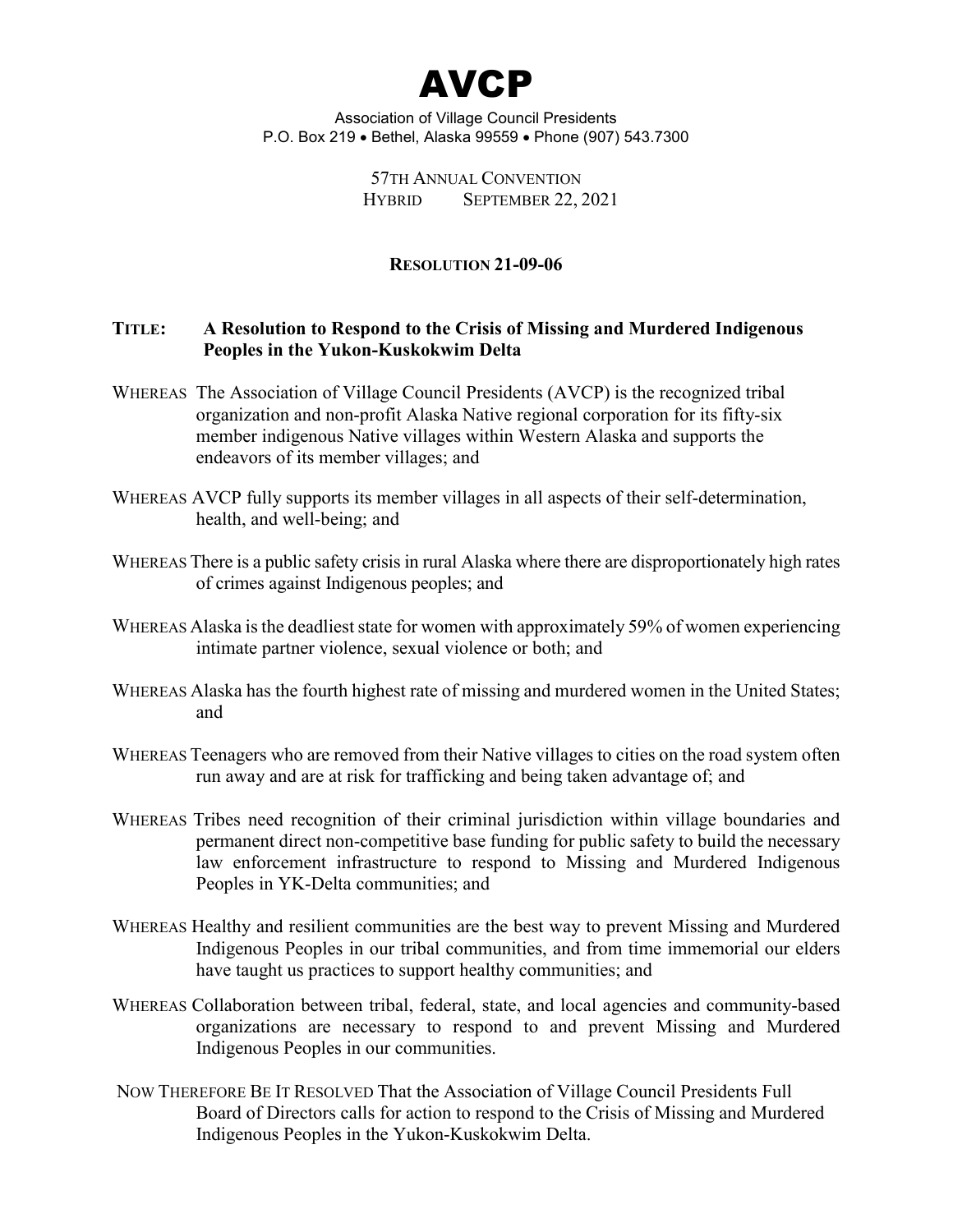# 2021 CONVENTION RESOLUTION 21-09-06

- NOW THEREFORE BE IT FURTHER RESOLVED That the Association of Village Council Presidents Full Board of Directors calls for AVCP Administration to continue to advocate for law enforcement resources in rural Alaska.
- NOW THEREFORE BE IT FURTHER RESOLVED That the Association of Village Council Presidents Full Board of Directors calls for AVCP Administration to continue and expand prevention services to support healthy communities in the Yukon-Kuskokwim Delta.
- NOW THEREFORE BE IT FURTHER RESOLVED That the Association of Village Council Presidents Full Board of Directors calls for AVCP Administration to explore ways to collaborate with tribes, governmental, and non-governmental agencies to address the crisis of Missing and Murdered Indigenous Peoples in rural Alaska.

ADOPTED by the Members of the Association of Village Council Presidents during the Association's fifty-seventh annual convention held virtually, this  $22<sup>nd</sup>$  day of September with a duly constituted quorum of delegates present.

I reven Kosthins

Thaddeus Tikiun, Jr., Chairman Vivian Korthuis, Chief Executive Officer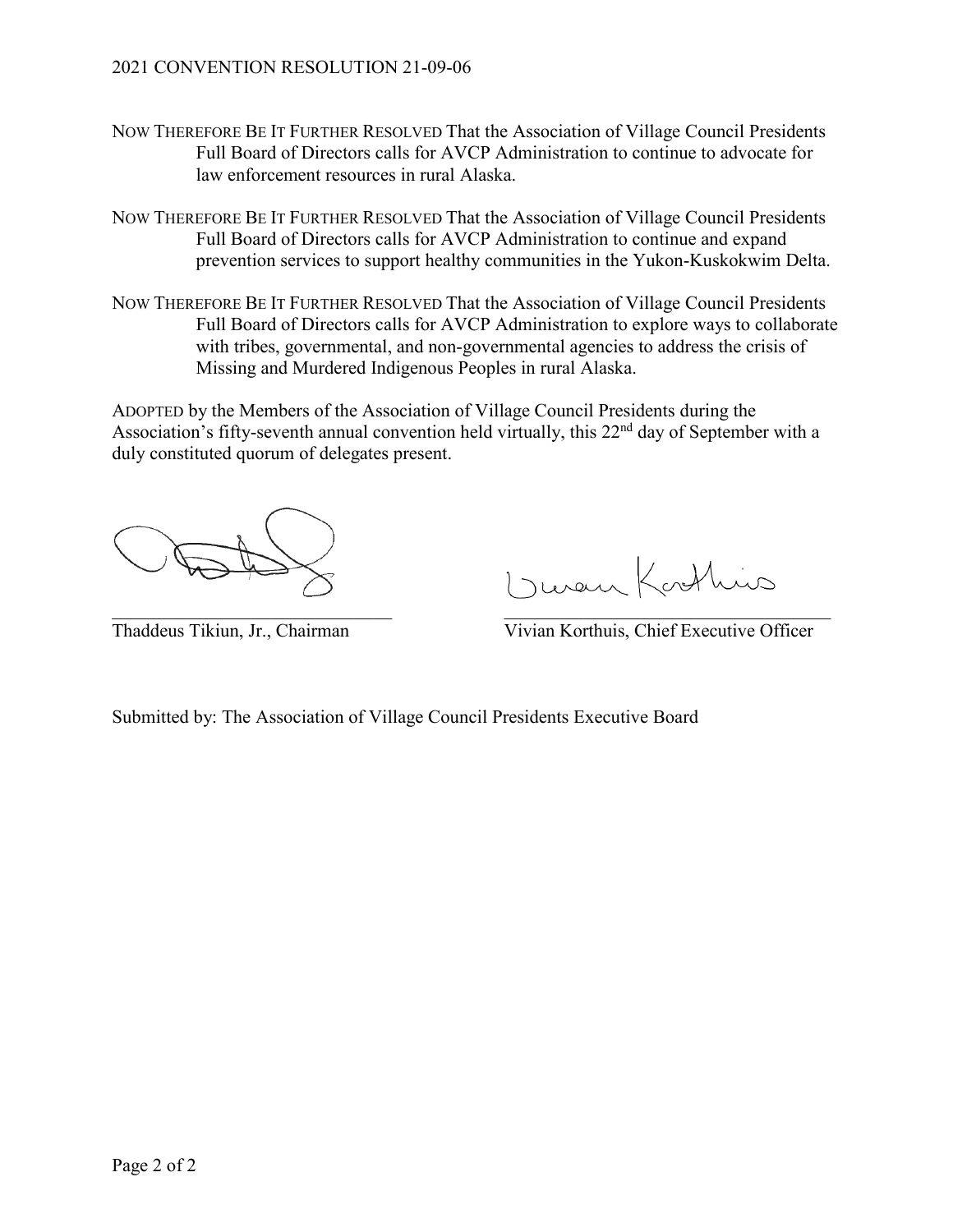

> 57TH ANNUAL CONVENTION HYBRID SEPTEMBER 22, 2021

## **RESOLUTION 21-09-07**

#### **TITLE: A Resolution Calling for a Field Hearing on the State of Salmon**

- WHEREAS The Association of Village Council Presidents (AVCP) is the recognized tribal organization and non-profit Alaska Native regional corporation for its fifty-six member indigenous Native villages within Western Alaska and supports the endeavors of its member villages; and
- WHEREAS AVCP fully supports its member villages in all aspects of their self-determination, health, and well-being; and
- WHEREAS Healthy and abundant salmon stocks are essential for the nutritional, cultural and economic well-being of the people who live along the Yukon and Kuskokwim River drainages and Bering Sea Coast; and
- WHEREAS The salmon resources that return every year provide for a unique subsistence way of life and are essential for food security and for providing a modest commercial fishing economic base that supports families throughout the year; and
- WHEREAS The AVCP Region has experienced fisheries disasters and community economic hardship many times over the last thirty years, including the recent summer of 2020, which was characterized by the Alaska Department of Fish and Game as one of the worst salmon seasons in decades and the current summer of 2021 without a single opening on the Yukon River and poor runs on the Kuskokwim River; and
- WHEREAS AVCP has worked on regional and statewide efforts going back to 1991, requesting the State of Alaska and the federal government to declare federal fisheries disasters, thereby providing allocated relief funds for our fishermen and their families; and
- WHEREAS AVCP has also advocated for more resources and research in the Arctic-Yukon Kuskokwim (AYK) Region to help in identifying causes for the declines in salmon returning and has participated in efforts like the AYK Sustainable Salmon Initiative, providing funding to address salmon research and restoration needs; and
- WHEREAS AVCP collaborates with sister tribal consortia and other tribal organizations, such as the Kuskokwim River Intertribal Fish Commission, Yukon River Intertribal Fish Commission, Bering Sea Elders Group, and Bering Sea Fishermen's Association, to advocate for increased protections and preservation of precious subsistence resources.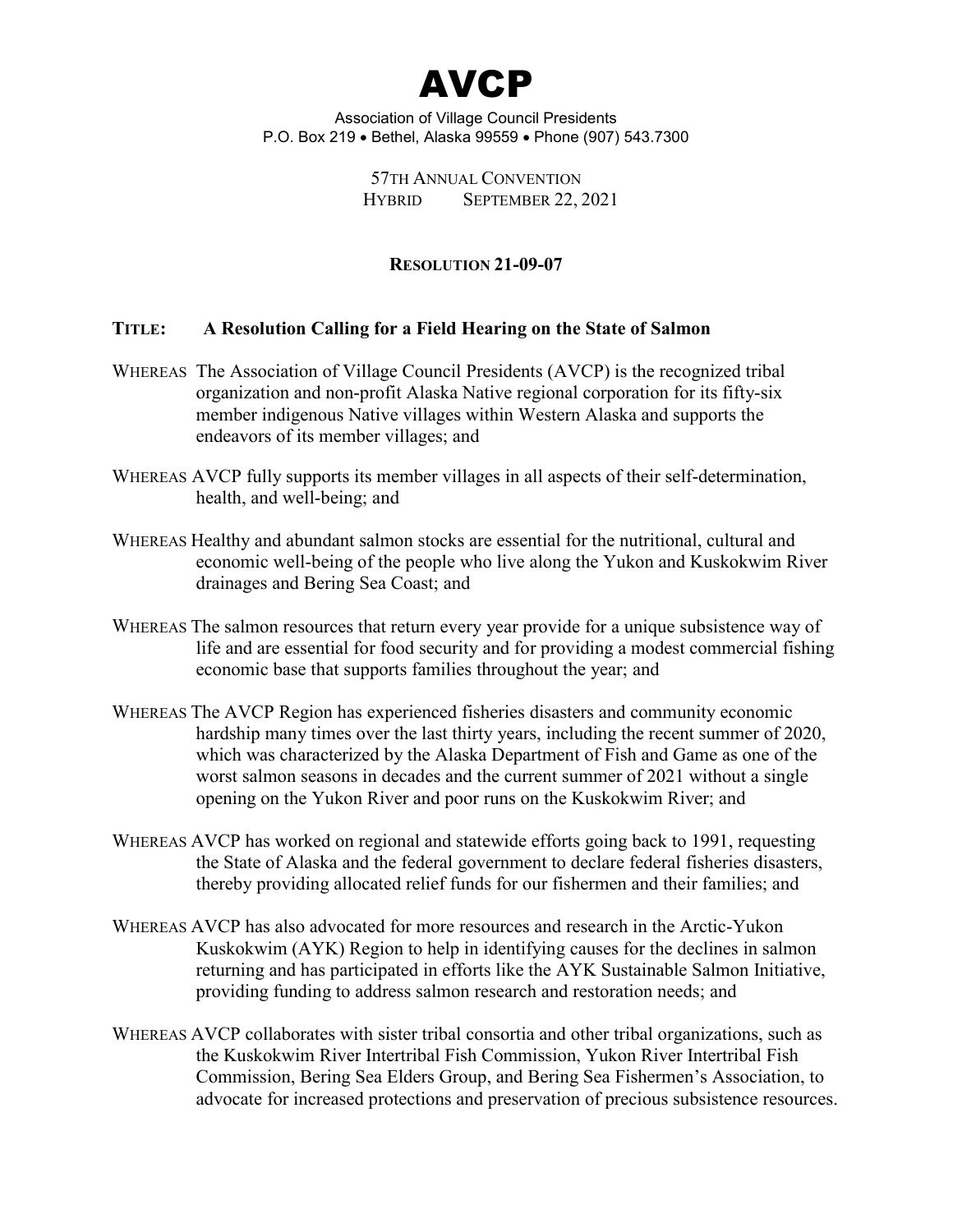- NOW THEREFORE BE IT RESOLVED That the Association of Village Council Presidents Full Board of Directors continues to recognize and support the cultural, nutritional and economic importance of salmon to the people of the AVCP Region in perpetuity.
- NOW THEREFORE BE IT FURTHER RESOLVED That the Association of Village Council Presidents Administration work to arrange a field hearing with the Congressional delegation to discuss the State of Salmon in Alaska.
- NOW THEREFORE BE IT FURTHER RESOLVED that the Association of Village Council Presidents Full Board of Directors sponsors this resolution to the 2021 Alaska Federation of Natives Convention to be held October 21-23, 2021.

I ruen Kothins

Thaddeus Tikiun, Jr., Chairman Vivian Korthuis, Chief Executive Officer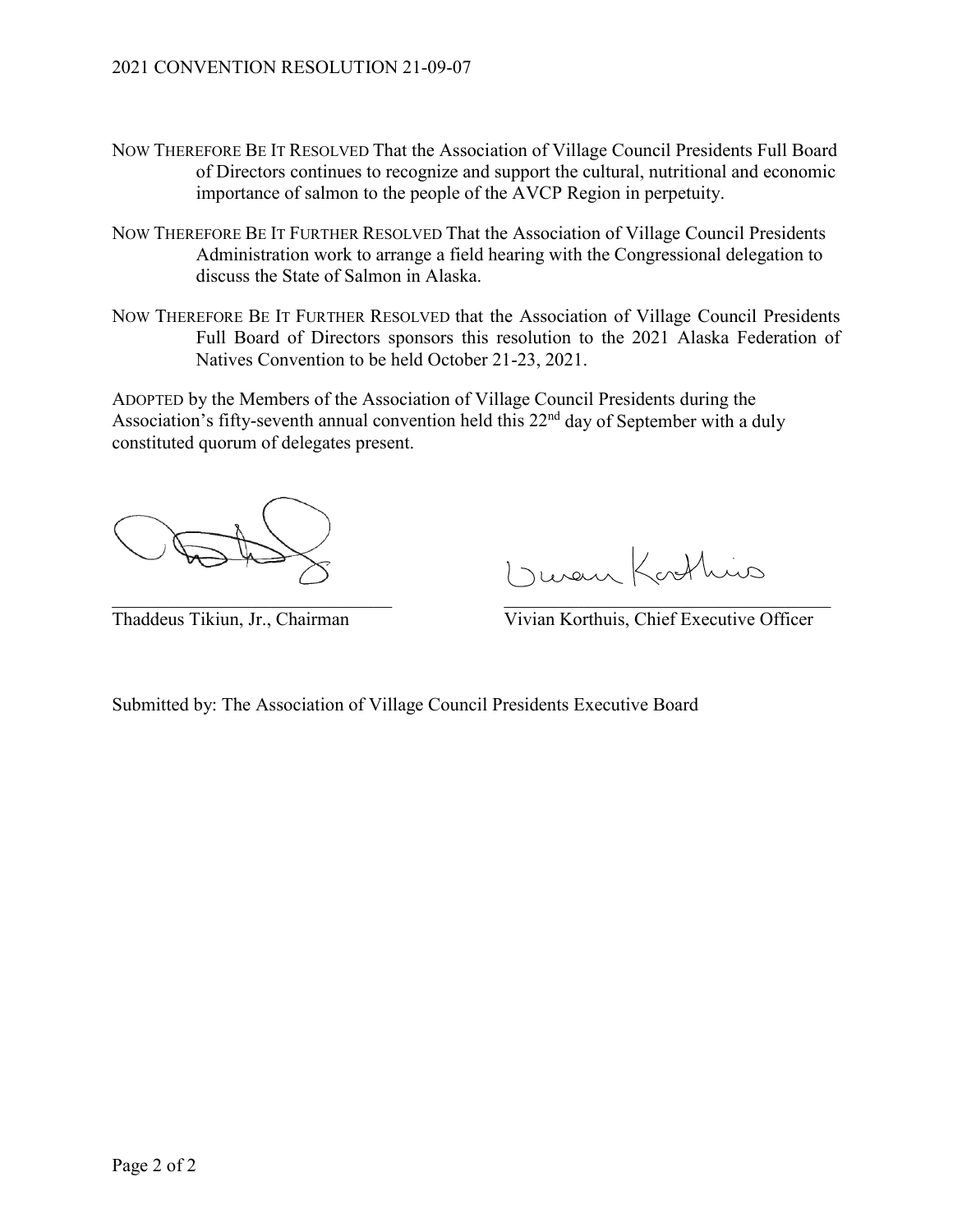

> 57TH ANNUAL CONVENTION HYBRID SEPTEMBER 22, 2021

#### **RESOLUTION 21-09-08**

## **TITLE: A Resolution in Support of Legislation for State of Alaska Recognition of Federally Recognized Tribes**

- WHEREAS The Association of Village Council Presidents (AVCP) is the recognized tribal organization and non-profit Alaska Native regional corporation for its fifty-six member indigenous Native villages within Western Alaska and supports the endeavors of its member villages; and
- WHEREAS AVCP fully supports its member villages in all aspects of their self-determination, health, and well-being; and
- WHEREAS Alaska Native peoples and Alaska Native tribes have existed in what is now known as the State of Alaska from time immemorial; and
- WHEREAS Tribes possess inherent powers and authorities, including self-governance of internal affairs; and
- WHEREAS Tribes act in the best interest of their tribal members in all areas, including the protection and safety of children, families, and vulnerable members of society; the stewardship of our natural resources; the support and promotion of education and workforce development; and the health and wellness of all tribal members; and
- WHEREAS There are 229 federally recognized tribes in the State of Alaska, including the 56 AVCP member tribes in the Yukon-Kuskokwim Delta; and
- WHEREAS In years past, the State of Alaska argued that tribes did not exist, and had never existed, in Alaska; and
- WHEREAS the federal government, through the Department of the Interior "Sansonetti Opinion" (1993) and Congress' passing of the Federally Recognized Tribe List Act of 1994, confirmed the existence of Alaska tribes; and
- WHEREAS the Alaska Supreme Court (*John v. Baker*, 1999) and the State of Alaska Executive Branch (Alaska Admin. Order No. 300, 2018) has since also recognized the existence of Alaska tribes; and
- WHEREAS through HB 123 the Alaska State Legislature, as the third branch of the State government, will also recognize the existence of Alaska tribes; and